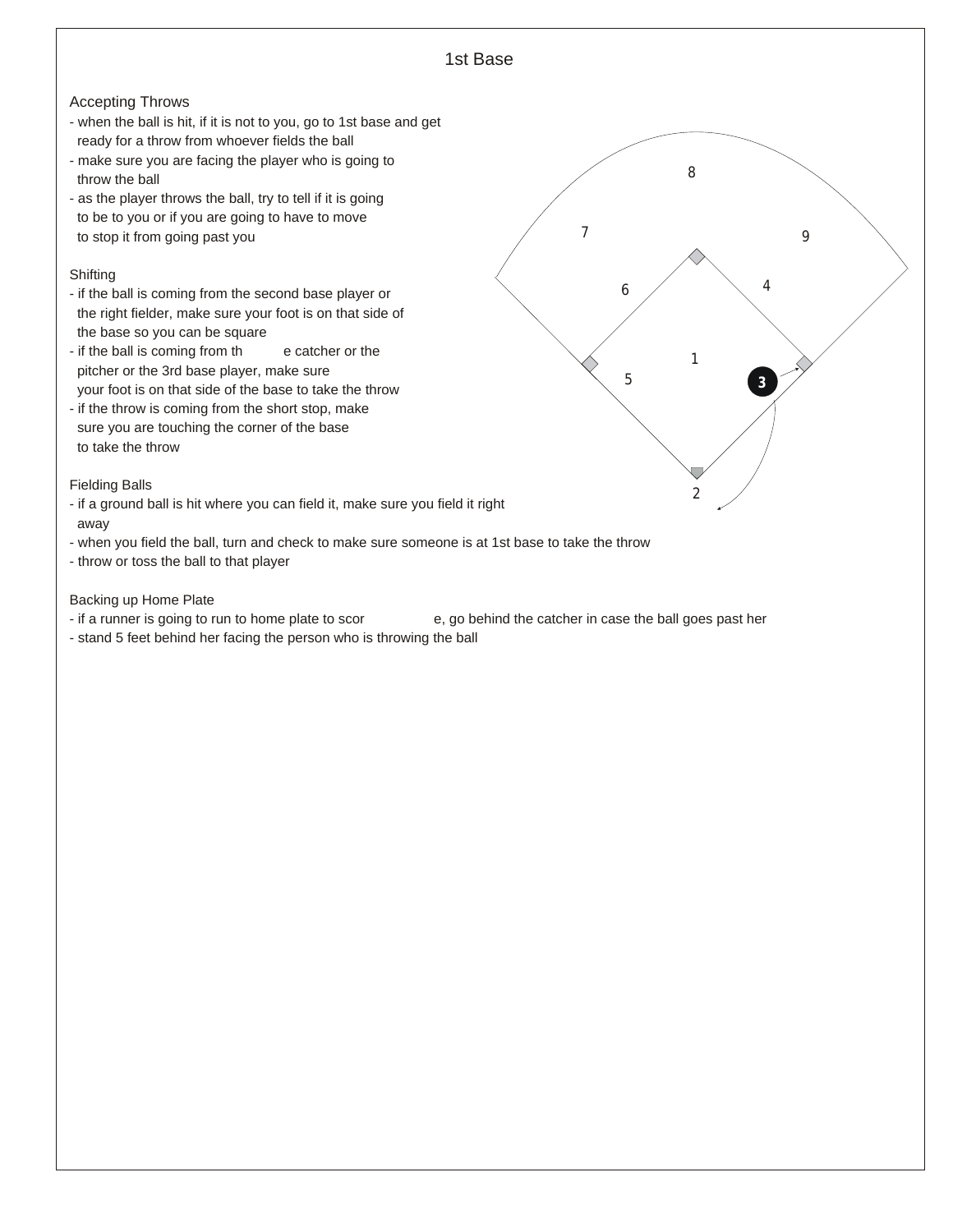

- when the ball is hit, if the 1st base player is, going to get it, go to  *1st base and get ready for a throw from the 1st base player*

*2nd Base*

- *make sure you are facing the player who is going to throw the ball*
- *as the player throws the ball, try to tell if it is going to be to you or if you are going to have to move to stop it from going past you*

## *2nd Base*

- *if the ball is hit on the side of the short stop, you go to 2nd base and get ready to accept a throw with a runner on 1st base*
- *if the ball is hit on y our side of the field, the short stop goes to 2nd to get ready to take a throw with a runner on 1st base*
- *if the ball is hit right up the middle, you go to 2nd base to get ready to take a throw*

## *Fielding Balls*

- *if a ground ball is hit where you can field it, make sure you field it right away and throw or toss it to 1st base to get her out*
- *if a ground ball is hit to you with a runner on 1st base, field it right away and throw or toss it to the short stop at 2nd base*

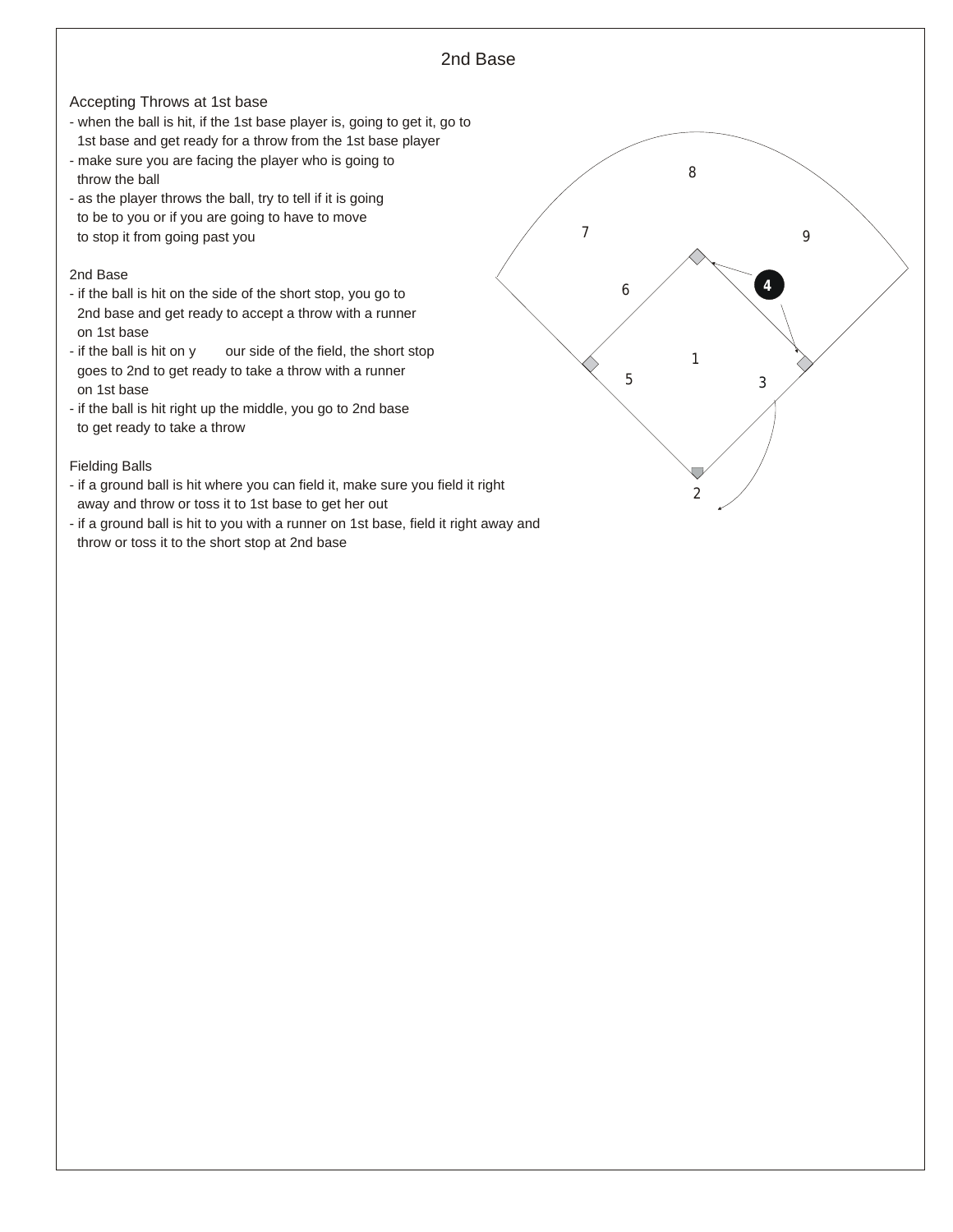

*- then give the ball to the pitcher*

*Fielding Balls*

- *if a ground ball is hit where you can field it, make sure you field it right away and throw it to the base where it is supposed to go*
- *when you field the ball, turn and check to make sure someone is at the base that you want to throw to, so they can catch the ball*
- *throw or toss the ball to that player*

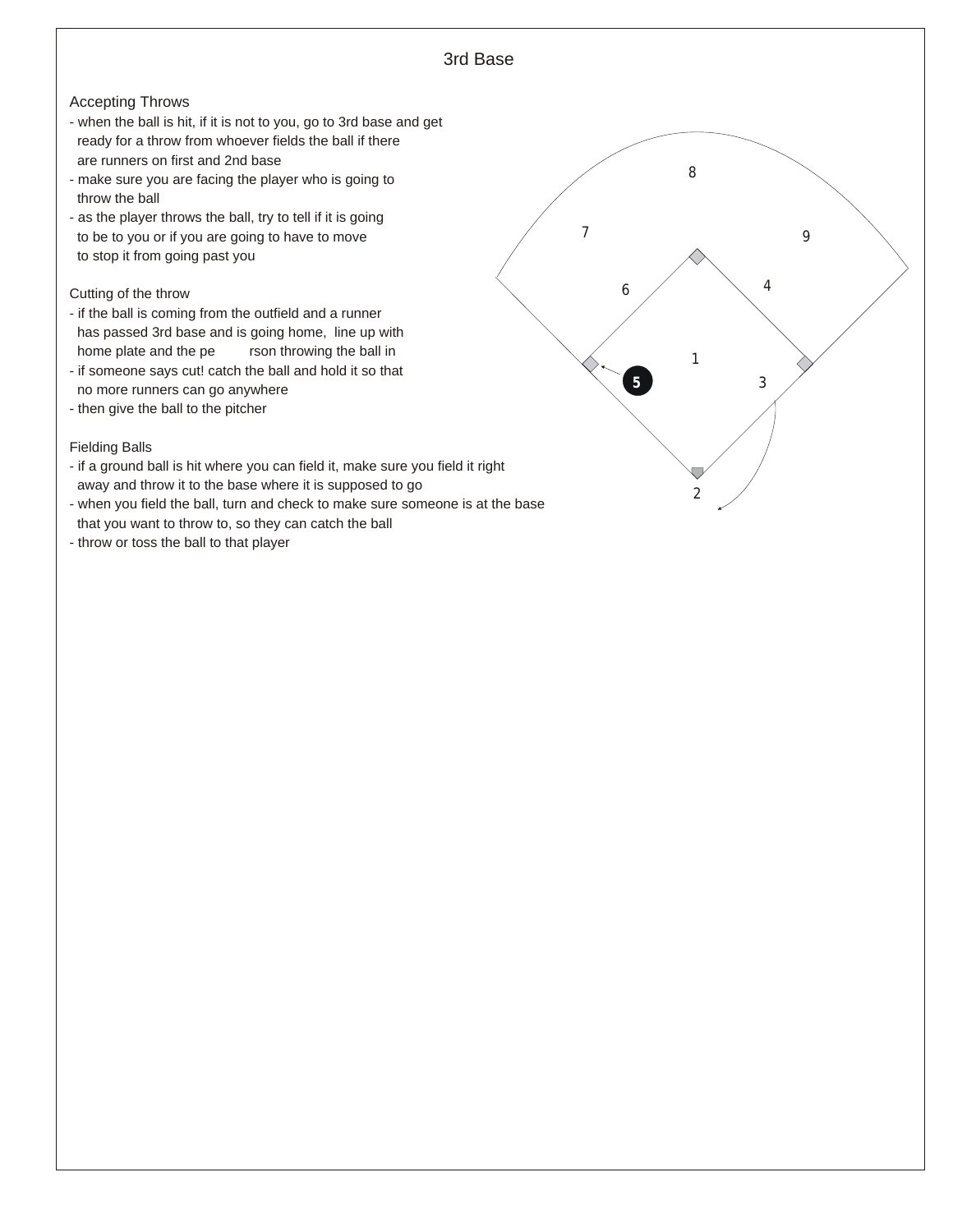

*- you need to get the ball right away and give it to her so that any runners do not go to the next base*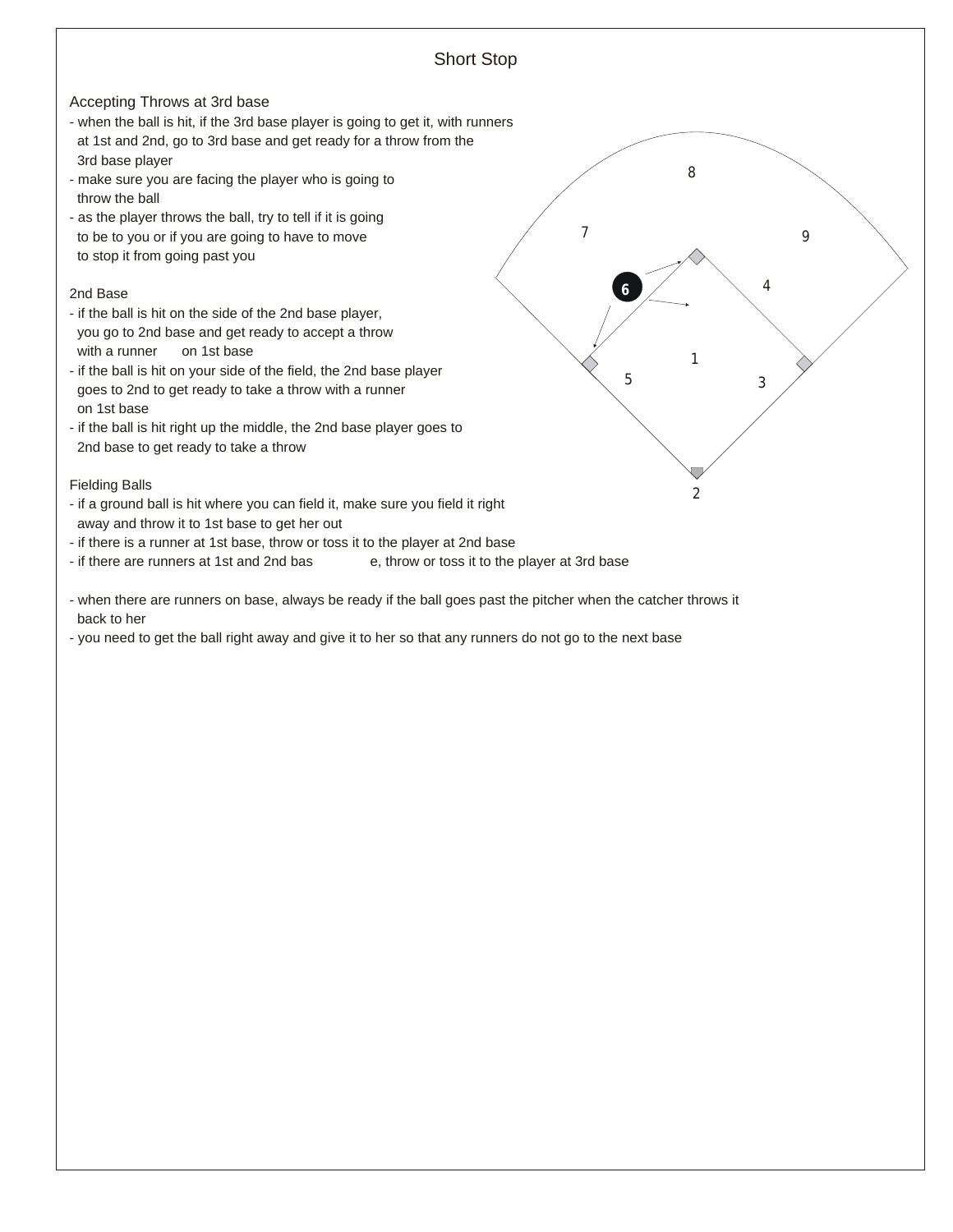

*- if there is a fly ball, and you can catc h it, you can tell the infielder that you will catch it so they do not have to try to move backwards to get it*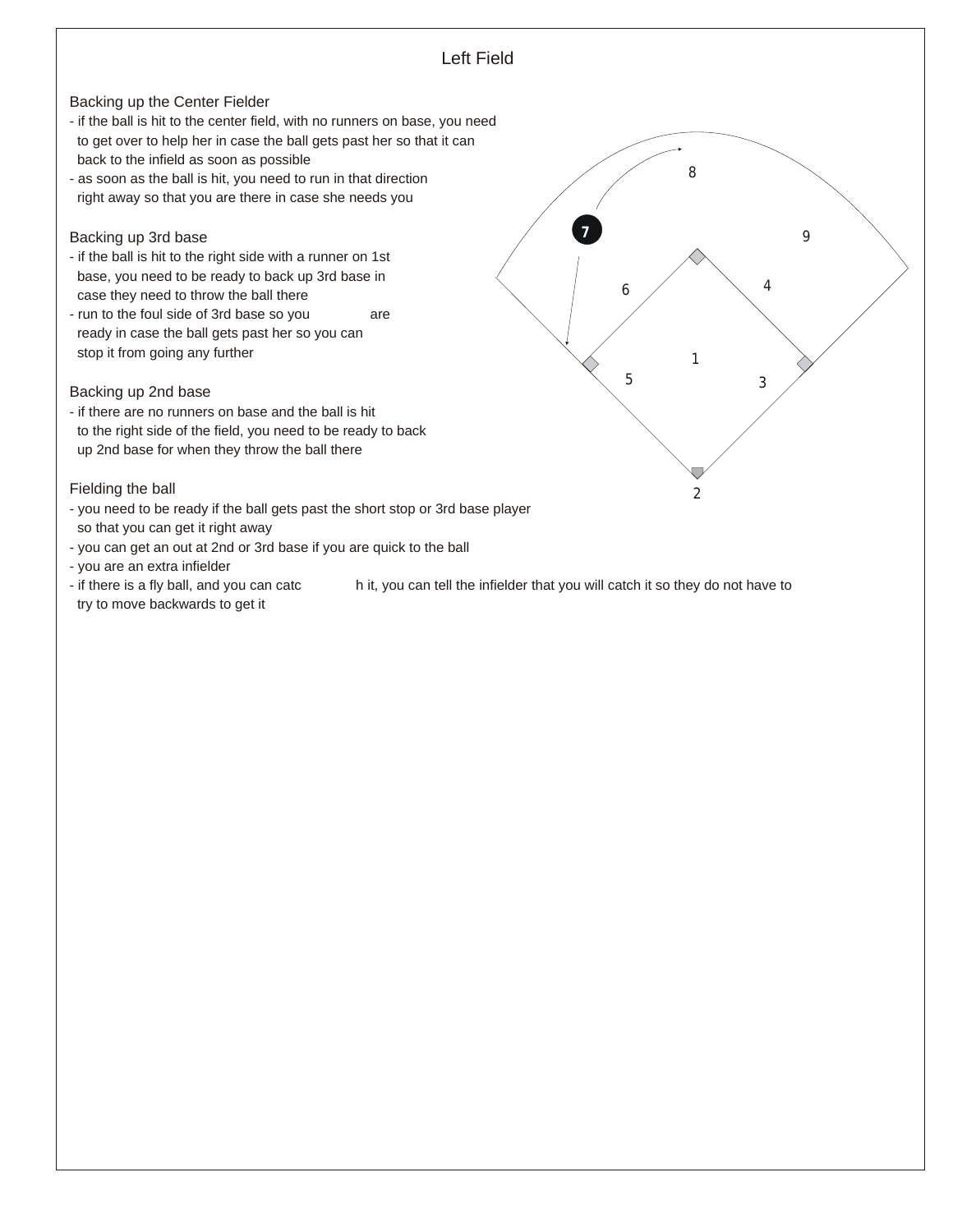

*- same with a ground ball, they will back you up*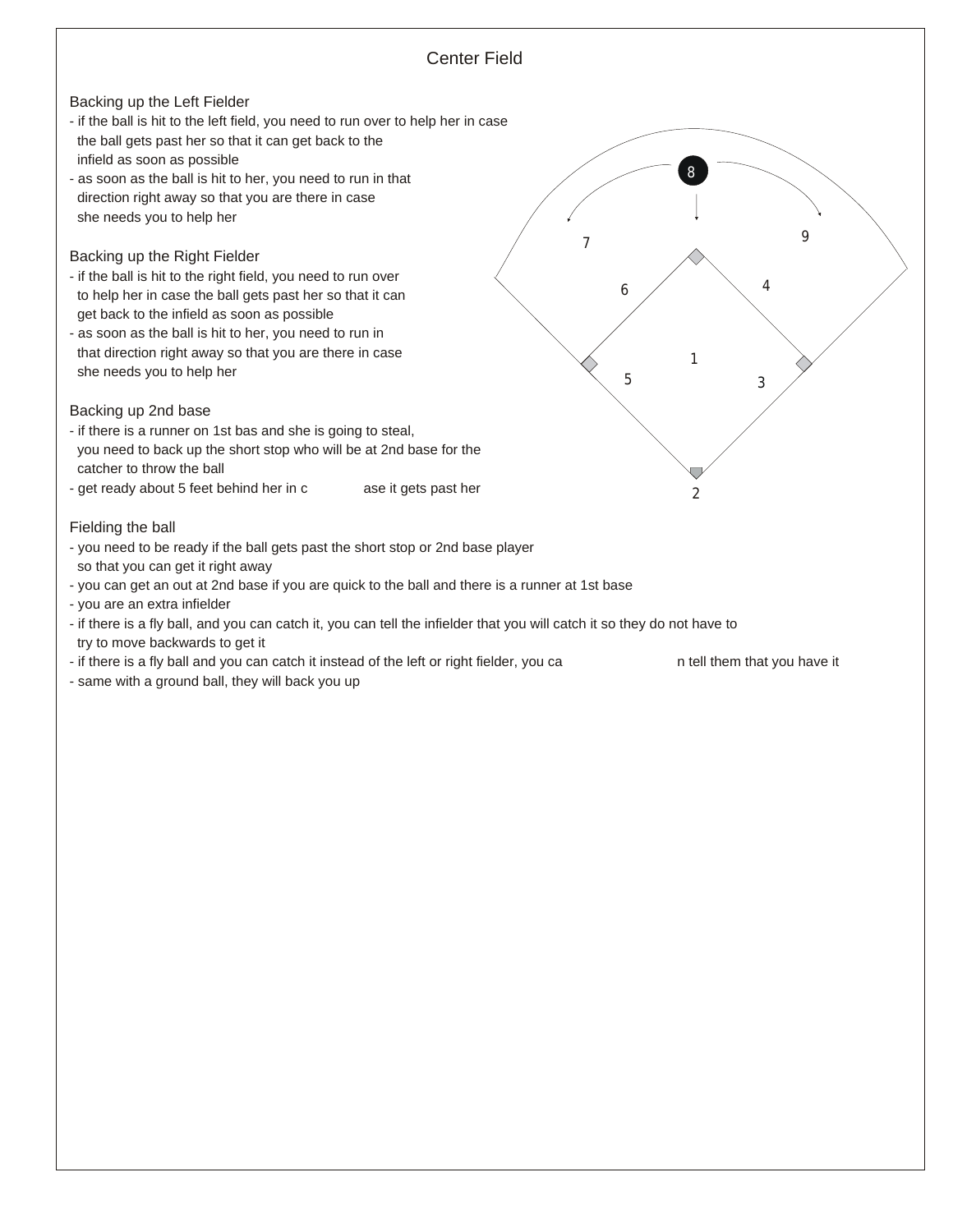

- 
- *you are an extra infielder*
- *try to move backwards to get it*

*- if there is a fly ball, and you can catch it, you can t ell the infielder that you will catch it so they do not have to*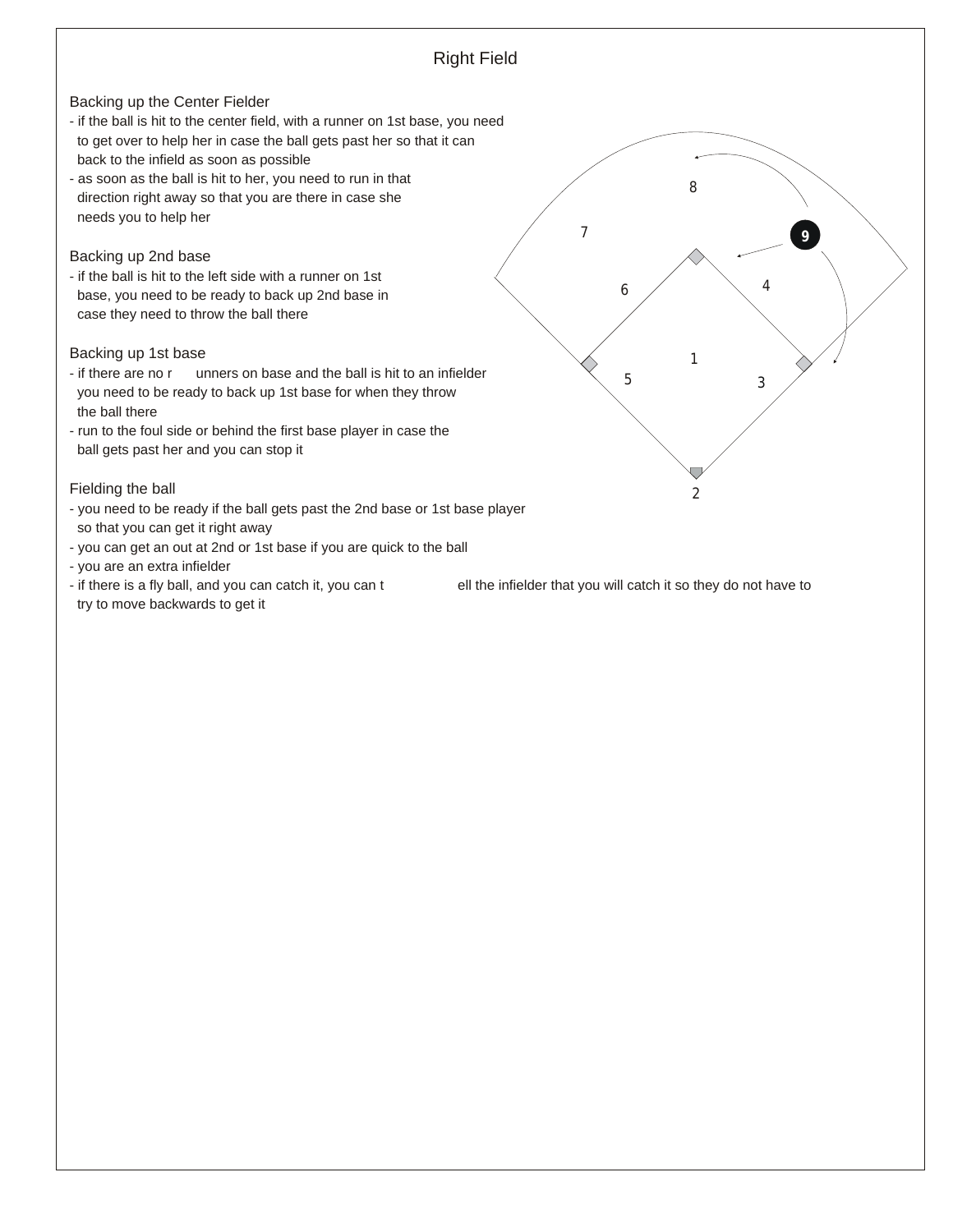